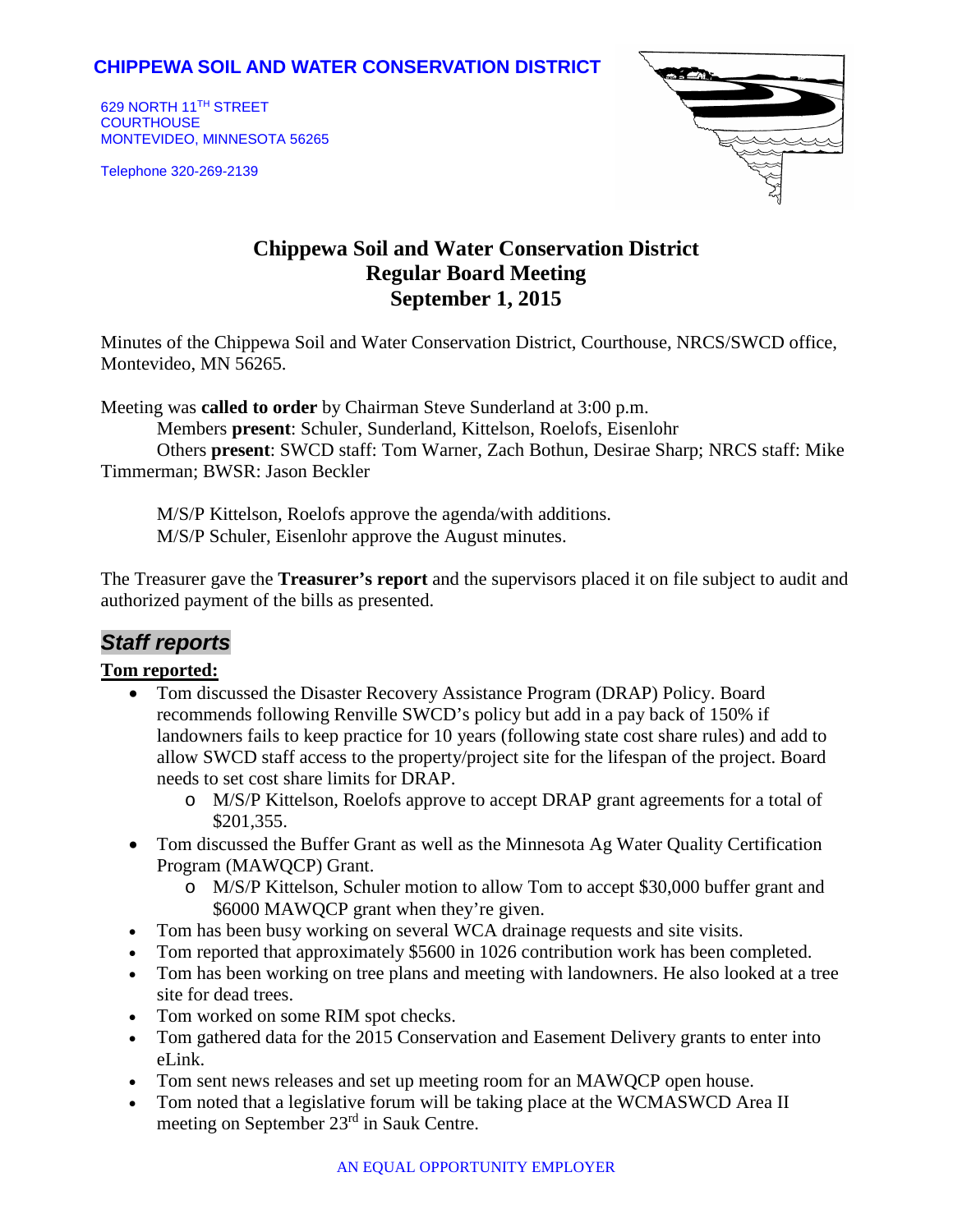## **CHIPPEWA SOIL AND WATER CONSERVATION DISTRICT**

629 NORTH 11TH STREET **COURTHOUSE** MONTEVIDEO, MINNESOTA 56265

Telephone 320-269-2139



- Tom discussed a conservationist of the year inquiry. Ben Sosniecki contacted us for his grandfather Duane Marholz.
- **Desirae reported**:
- Desirae gave update on registration for Governance 101, BWSR Academy, and WCMASWCD meeting. Zach, Desirae, and Tom will be attending all three events.
- Desirae discussed the possible need to update Zach and Tom's computer workstation as they are outdated and soon will not be compatible with the server system.
- Desirae requested permission from the board to be able to pay PERA online. There have been several issues with returned mail and lost checks.
	- o M/S/P Schuler, Kittelson motion to move to online pay for PERA.
- Desirae reported that Julie Krebs and Jason Beckler with BWSR met with Tom, Zach, and Desirae on August  $11<sup>th</sup>$  to review our files and agreed to items from our BWSR audit. They concluded everything seems to be on track.
- Desirae reported that we have received our 2016 estimate from MCIT.
- Desirae discussed a returned check and asked how the board would like to go about reclaiming it.
- Desirae continued the discussion about the personnel policy.
	- o M/S/P Schuler, Kittelson motion to add PERA life, LTD, and single vision as benefits for employees; paid for by the SWCD. All changes to policy become effective September 1, 2015.

#### **Zach Reported:**

- Zach discussed trailer, truck, and equipment needs and options for hauling new equipment efficiently. Zach has been doing some research on possible upgrades for the district.
- Zach has been working on CREP spot checks and CRP re-enrollment spot checks for Shantel.
- Zach noted that he has a few seeding jobs lined up for fall & spring.
- Zach has been roto-tilling.
- Zach has begun doing some protected waters buffer inventory via the old DNR map.
- Zach has been contacting landowners about the RIM Buffer proposals.
- Zach put aerial imagery together for a wetland banking consultant.
- Zach attended a Hawk Creek Watershed Projects WRAPS meeting as well as a MN River Valley LTT meeting.
- Zach helped flag out Norman's state cost share grassed waterway project.
- Zach submitted a project to the LTT for the grant administrator to put out for bids for Kraay tree removal.

### **Shantel's Report (given by Mike):**

- Shantel submitted the LWG paperwork into the area office that was covered prior to last month's board meeting.
- Shantel and Mike are looking into several EQIP leads for erosion control structures.
- NRCS is finishing writing CRP plans as well as status reviews and practice certifications for CRP.